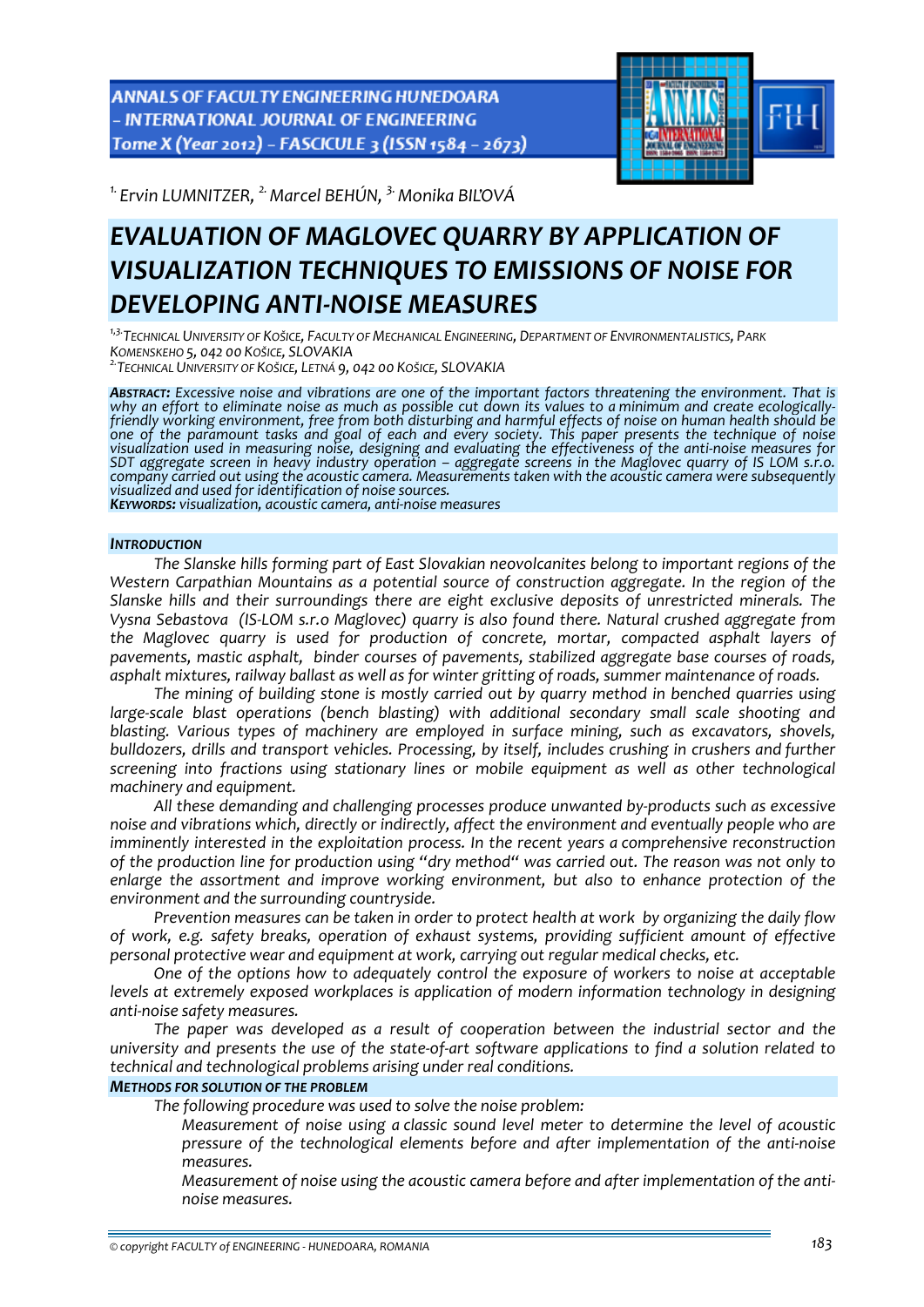*Analysis of these measurements, identification of the most critical sources of noise and critical frequencies of the emitted noise.*

 *Identification of the sources of noise to reduce emissions of noise and establish suitable solution techniques.*

*Ideological proposal of an anti‐noise cover plate for SDT screen.*

*Evaluation of the effectiveness of the anti‐noise cover plate of SDT screen.*

## *PROPOSAL OF ANTI‐NOISE MEASURE*

*Fig. 2 shows SDT screen used in the quarry to separate individual fractions of the aggregate. The size of fractions is proportional to the size of the applied screen meshes. The screen operates on the principle of vibration of its active part where screen meshes cause emission of high levels of acoustic pressure. Since it is not possible to absolutely eliminate the presence of people from the technological operation where the screen is situated, it is necessary to solve the acoustic situation in the vicinity of the screen. Ideological proposal of an anti‐noise cover plate for SDT screen. Figure 3 shows the ideological proposal of the screen anti‐noise cover plate*



*Figure 2. View of SDT screen*



*Figure 3. Ideological proposal of of the cover plate*

## *PROPOSAL OF MATERIAL FOR THE ANTI‐NOISE COVER*

*When designing the anti‐noise cover plate for SDT screen, we took into account both the results of the measurements taken on the material with the trade name "Ekomolitan PUR" supplied by the manufacturer and our own measurements of noise absorption coefficient. Disposal of old cars* generates a lot of types of waste. One of them is polyurethane foam that is one of the components car *seats are made of. This material in combination with recycled seat covers and a liquid hardenable polymer‐based binder produces material that exhibits favourable insulation and acoustic properties. Physical properties of "Ekomolitan PUR" material supplied by the manifacturer are given in Table 1. Table 1. Physical properties of "ekomolitan pur" material*

| rable i. Priysical properties of "ekomolitari pur "material"    |                                       |                                                         |  |  |  |
|-----------------------------------------------------------------|---------------------------------------|---------------------------------------------------------|--|--|--|
| Characteristics                                                 | Declared value or class               | Number of Test Protocol and Laboratory                  |  |  |  |
| Thermal resistance (50 mm thick)                                | 1,16 $m^2$ .K/W                       | 40-08-0190                                              |  |  |  |
| Thermal conductivity (50 mm thick)                              | $0,0453$ W/m.K                        | Technický a skúšobný ústav stavebný, n.o.<br>Bratislava |  |  |  |
| Apparent (bulk) density                                         | $192,6$ kg/m <sup>3</sup>             |                                                         |  |  |  |
| Compressive strength perpendicular<br>to the plane of the board | $\ge$ 50 kPa                          | Building Testing and Research Institute                 |  |  |  |
| Shear strength                                                  | $51,3$ kPa                            | Accredited laboratory                                   |  |  |  |
| Shear modulus                                                   | 203,4 kPa                             | 004/S-045                                               |  |  |  |
| Long term water absorption by<br>immsersion                     | 32,40%                                |                                                         |  |  |  |
| <b>Weighted Sound Absorption</b>                                | (20 mm) - 0,35 MH                     | $A12-1/08, A12-2/08$                                    |  |  |  |
| Coefficient.                                                    | (40 mm) - 0,65 MH                     | A12-3/08, A12-4/08                                      |  |  |  |
| Impact sound insulation of a ceiling                            | KPUR <sub>150</sub>                   | Applied Precision, s.r.o., Bratislava                   |  |  |  |
| construction (STN EN ISO 140-6)                                 | $L_{n,w}(\overline{C_1}) = 58(-1) dB$ | Accredited laboratory 175/S-167                         |  |  |  |
| Impact sound reduction index (STN                               | KPUR <sub>150</sub>                   | AO SK 51                                                |  |  |  |
| EN ISO 717-2)                                                   | $\Delta L_w$ = 19 dB                  |                                                         |  |  |  |
| Normalized impact sound level index                             | KPUR <sub>150</sub>                   |                                                         |  |  |  |
|                                                                 | $\Delta L_{a.r.w}$ = 59 dB            |                                                         |  |  |  |
| Airborne sound insulation index                                 | $R_w = 57 dB$                         |                                                         |  |  |  |
| Sound absorption coefficient                                    | $DLo = 10$ dB                         |                                                         |  |  |  |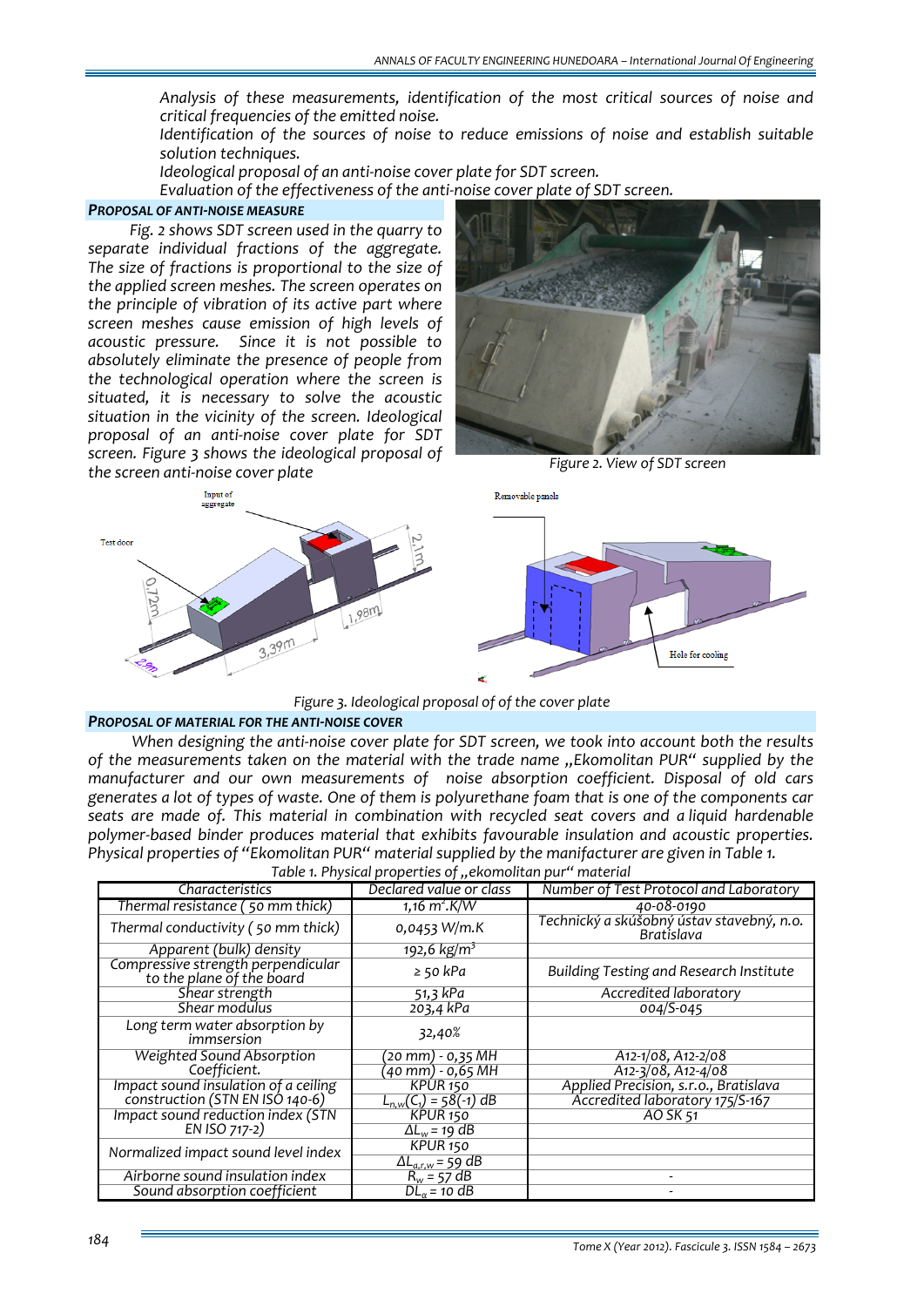

*Figure 4.Sound absorption coefficient of "Ekomolitan PUR" sample 20 mm thick*

*The result of the measurement of sound absorption coefficient of 20 mm thick and 60 mm in diameter "Ekomolitan PUR" sample is given in Fig. 4.*

# *RESULTS AND DISCUSSION OF MEASUREMENTS WITH AN ACOUSTIC CAMERA*

*Measurements with an acoustic camera were performed in positions under no‐load conditions and* also with supply of fraction up to 16 mm in size at the selected measuring levels off the screen. *Measurements were carried out before and after taking anti‐noise measures. Below are shown only selected measurements after taking anti‐noise measures. Positioning of the acoustic camera and sound‐ level meter is shown in Fig. 5.*





*Figure 5. Positioning of the measurement site K2 MEASURING POSITION K2 – EQUIPMENT SCREEN (FRONT VIEW)*



*Fig.6 shows the intensity of noise emission of the measured technology of SDT screen with a cover plate. Visualization of the noise sources is calculated from the whole measured frequency range (from* 100 - 24 000 Hz) and during the whole period of measurement. In the acoustic image presented here it *is obvious where the integrated centre of noise sources is located. Their more specific and detailed identification was performed by spectral analysis. The composition of the whole frequency spectrum is given in Fig.7 and a spectrogram in Fig. 8.*



*Figure 7. Frequency spectrum of the emitted noise recorded in the measuring point K2*